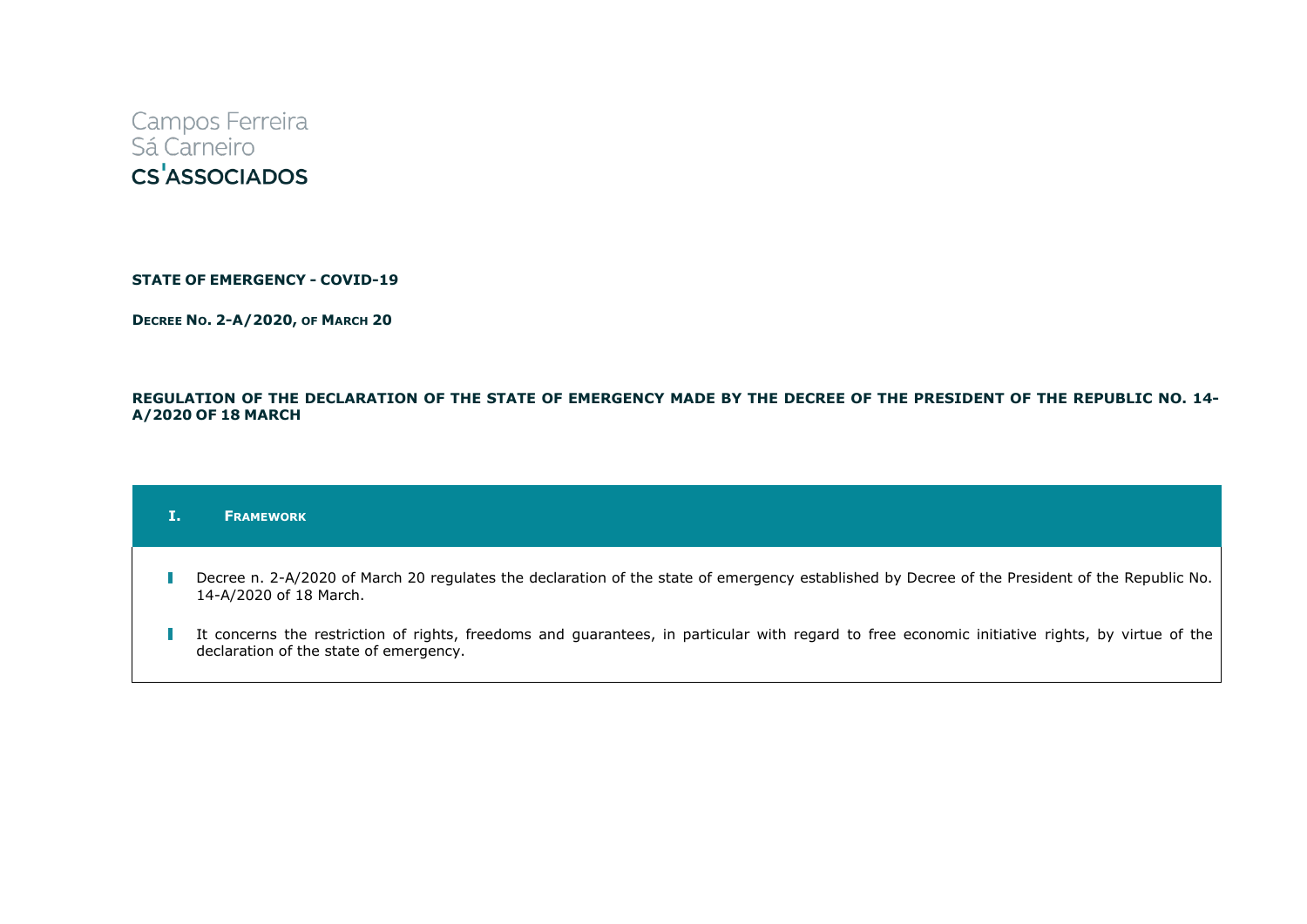| H.<br><b>RESTRICTION OF RIGHTS, FREEDOMS AND GUARANTEES</b>           |                                                                                                                                                                                                                                                                                                                                                                                                                                                                                                                                                                                                                                                                                                                                                                                                                                                                                                                                                                                                                                                                                                                                                                                               |  |
|-----------------------------------------------------------------------|-----------------------------------------------------------------------------------------------------------------------------------------------------------------------------------------------------------------------------------------------------------------------------------------------------------------------------------------------------------------------------------------------------------------------------------------------------------------------------------------------------------------------------------------------------------------------------------------------------------------------------------------------------------------------------------------------------------------------------------------------------------------------------------------------------------------------------------------------------------------------------------------------------------------------------------------------------------------------------------------------------------------------------------------------------------------------------------------------------------------------------------------------------------------------------------------------|--|
| <b>Freedom of</b><br><b>Movement</b>                                  | Compulsory confinement of all those infected with Covid-19 and those citizens for whom the authorities or health<br>professionals have determined active surveillance, on penalty of committing the crime of disobedience.<br>Special protection duty, applicable to those over 70 years of age and those who, due to pre-existing health conditions, are<br>part of risk groups, being allowed only to travel for the purposes listed in the diploma (which include acquisition of goods or<br>services, travel for health reasons, work, practice (not collective) of physical exercise, etc).<br>General duty of staying at home for other citizens, which may circulate in order to proceed with a set of different and varied<br>purposes (professional, health, familiar, acquisition of goods, physical exercise (not collective), etc.) which are setting out in<br>the act, provided that the health recommendations in force (e.g. physical distance) are respected.<br>Road and rail traffic may be closed for reasons of public health, safety or the fluidity of traffic, or certain types of vehicle<br>may be restricted by decision of the relevant member of the government. |  |
| <b>Freedom of</b><br>economic<br>initiative and<br>workers'<br>rights | Obligation to adopt teleworking, where the functions concerned so permit.<br>Closing down of facilities in sectors such as leisure, culture, sport (except high performance), restaurant activities (with<br>consumption on location), gambling and betting space, and spas or similar establishments. The sale of goods through<br>vending machines and the holding of sporting or cultural events are also suspended.<br>Suspension of retail trade and the provision of non-essential services in establishments open to the public, with the<br>exception of trade of goods or services considered essential in the present situation, and specifically identified in the<br>diploma (full list available on final annex), and which cover a considerable number of trade and services sectors, including<br>food, health, hygiene, banking and financial services, IT and communications and tourist establishments (except camping<br>parks). For example, trade in clothing, footwear or bookshops or beauty services are not included in the list of essential<br>goods.                                                                                                              |  |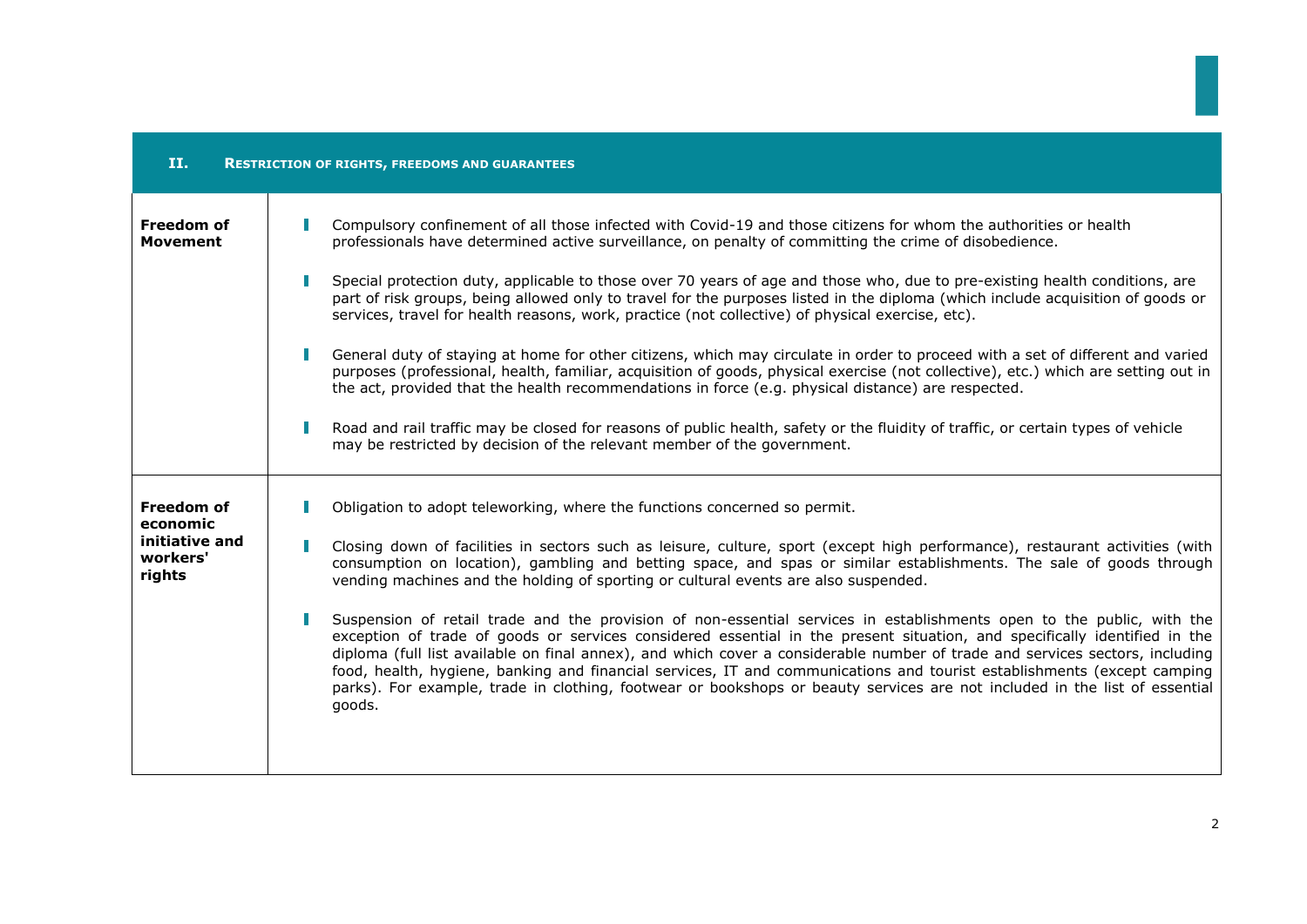| II. | <b>RESTRICTION OF RIGHTS, FREEDOMS AND GUARANTEES</b>                                                                                                                                                                                                                                                                                                                                                                                                                                                                  |
|-----|------------------------------------------------------------------------------------------------------------------------------------------------------------------------------------------------------------------------------------------------------------------------------------------------------------------------------------------------------------------------------------------------------------------------------------------------------------------------------------------------------------------------|
|     | The exercise of the activity by these establishments may be restricted or suspended should it prove unnecessary or<br>undesirable for the purpose of combating the spread of Covid-19.                                                                                                                                                                                                                                                                                                                                 |
|     | Wholesale establishments and those intending to carry out exclusive home delivery, or to make goods available at the door<br>or by wicket, whatever the type of goods traded, may also continue their activity.                                                                                                                                                                                                                                                                                                        |
|     | Small retail establishments and local service providers whose operation is limited by this act may also apply to the municipal<br>civil protection authority for authorisation to operate, upon reasoned request. Other types of establishments whose<br>operation is deemed necessary may also be authorised to maintain their activity, by means of a governmental authorisation.                                                                                                                                    |
|     | Restaurants may maintain their activity to prepare meals for consumption outside the establishment (take-away or<br>delivery), without the need for a licence for this purpose, and may assign any workers to the practice of this activity, even if<br>it is not included in the scope of their employment contracts. The limitation on the consumption of food on local shall not<br>apply to canteens or other caterers whose catering services are provided on the local under long-term supply agreements.        |
|     | The establishments located at shopping centres which may perform their activity pursuant to this act are also authorised to<br>do so.                                                                                                                                                                                                                                                                                                                                                                                  |
|     | Similarly, retail or service establishments of any kind located on the motorway network or inside airports or hospitals may<br>remain in operation.                                                                                                                                                                                                                                                                                                                                                                    |
|     | Establishments that remain in business must adopt measures to ensure (i) a minimum distance of two metres between<br>people inside the establishment, observing the maximum indicative occupancy rule of 0.04 people (customers or suppliers)<br>per m2 of the commercial area opened to the public (i.e. 1 person per 25 m2), (ii) the permanence of the same for the time<br>strictly necessary for the acquisition of products or services, and (iii) the non-consumption of products inside the<br>establishments. |
|     | These establishments should also provide priority attendance to those over 70 years old and other person belonging health<br>risk groups, members of the security, protection and rescue forces, members of the armed forces and social service<br>providers, and should inform clients clearly and noticeably about this duty, having such information displayed in the<br>establishment.                                                                                                                             |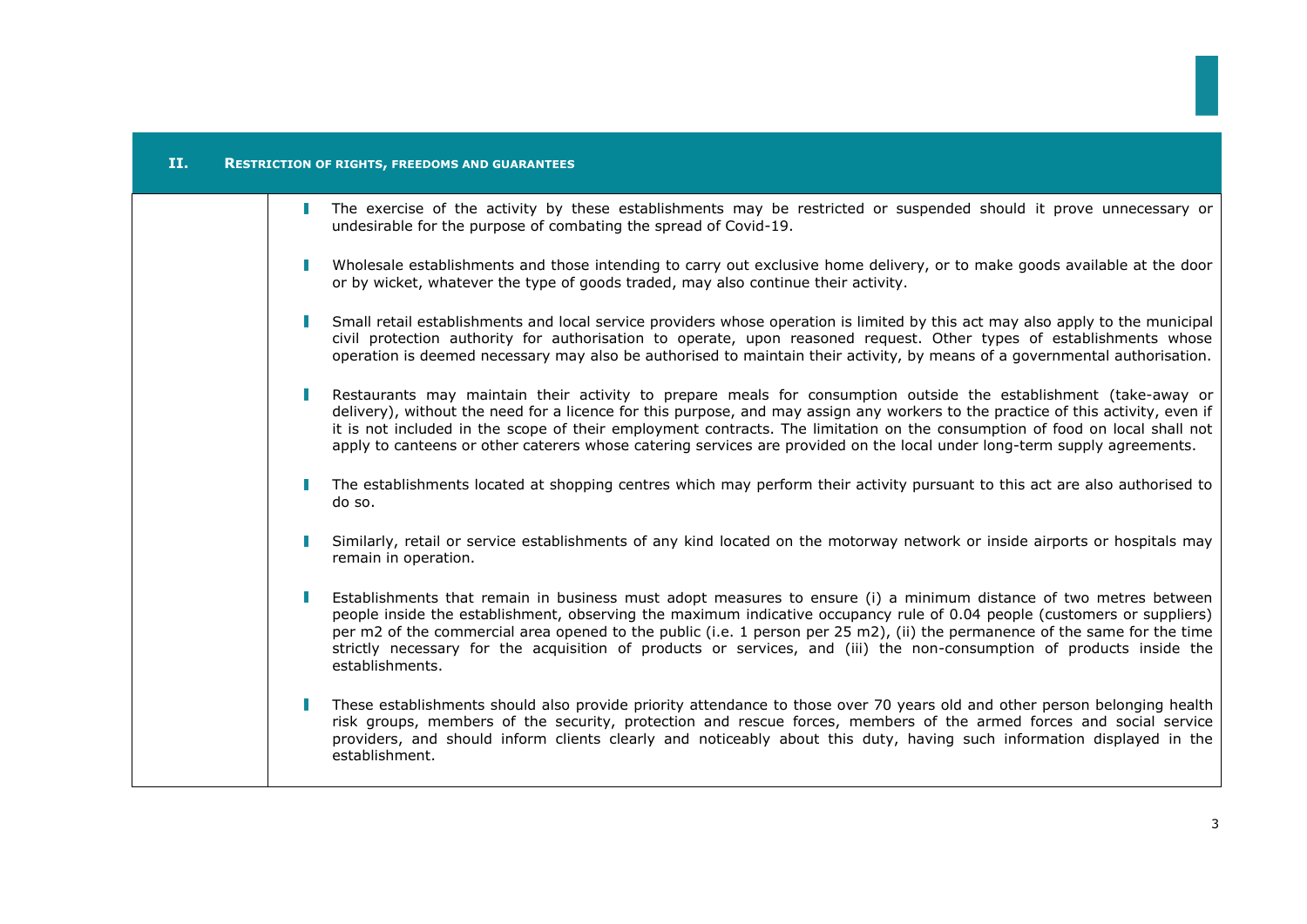| п.                                   | <b>RESTRICTION OF RIGHTS, FREEDOMS AND GUARANTEES</b>                                                                                                                                                                                                                                                                                                                                                                                                                                                                                                                                        |
|--------------------------------------|----------------------------------------------------------------------------------------------------------------------------------------------------------------------------------------------------------------------------------------------------------------------------------------------------------------------------------------------------------------------------------------------------------------------------------------------------------------------------------------------------------------------------------------------------------------------------------------------|
|                                      | The closing of any facilities as a result of the restrictions on activity laid down in the decree does not constitute grounds for<br>termination, or any other form of extinction of non-residential lease agreements or other type of agreements involving the<br>occupancy of real estate property.                                                                                                                                                                                                                                                                                        |
|                                      | In addition, the exercise of retail trade activities or the provision of services considered essential, as well as the exercise of<br>retail trade by wholesale establishments, may be imposed if it proves necessary to ensure the access of the population to<br>essential goods.                                                                                                                                                                                                                                                                                                          |
|                                      | Orders may also be issued by the member of the government responsible for health with the aim of:                                                                                                                                                                                                                                                                                                                                                                                                                                                                                            |
|                                      | Ensuring the supply of goods and the operation of services necessary to protect public health;<br>$\circ$                                                                                                                                                                                                                                                                                                                                                                                                                                                                                    |
|                                      | Imposing the temporary requisition of industries, factories, workshops, fields or facilities of any nature, including<br>$\circ$<br>health centres, services and private health establishments;                                                                                                                                                                                                                                                                                                                                                                                              |
|                                      | Imposing the temporary requisition of all types of goods and services and the imposition of compulsory services<br>on any entity where it is appropriate and indispensable for the protection of public health, such as masks or<br>ventilators.                                                                                                                                                                                                                                                                                                                                             |
|                                      | Measures shall also be taken, upon determination of the member of the competent government (i) in the transport sector,<br>in order to ensure its operation, management flexibility, cleanliness, conditions of transport of goods, so as to ensure their<br>supply throughout the national territory, and repatriation operations by the national airline and reduction of public transport<br>capacity to one third of its capacity, as well as (ii) in the sectors of agriculture, sea, energy and environment, to ensure the<br>regular production of the respective goods and services. |
| <b>Freedom of</b><br><b>Religion</b> | It is also forbidden the performance of any religious services which imply crowds. Funerals are conditional to the adoption of<br>measures to avoid crowds, the maximum number of participants to be determined by the municipal authorities.                                                                                                                                                                                                                                                                                                                                                |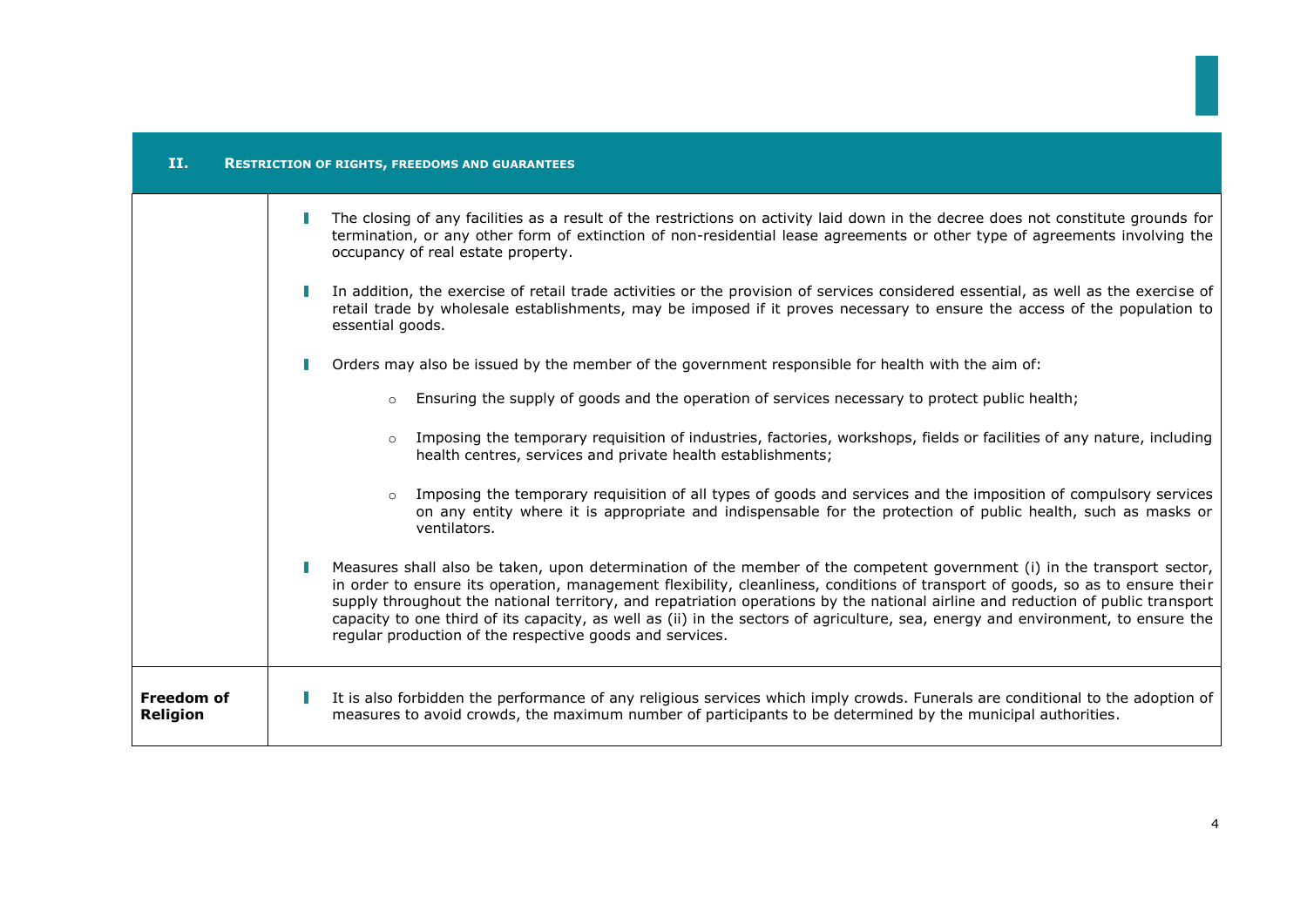### **III. ADMINISTRATIVE ACTS**

#### During the term of the decree, licences, permits and other administrative acts shall remain valid irrespective of the expiry of the term;  $\overline{\phantom{a}}$

 $\mathbb{R}^n$ The regulations and administrative acts of implementation of the decree are effective through mere notification to the addressee (the notification is considered performed by the mere publication on the website of the entity responsible for the practice of the act), being dispensed with any other formalities.

# **IV. APPLICATION**

This diploma applies to the entire national territory (without prejudice to the measures adopted under the state of alert or calamity of the  $\mathbb{R}^n$ municipality of Ovar) since 00H00 of 22 March 2020.

Lisbon, 23 March 2020

CS Associados Team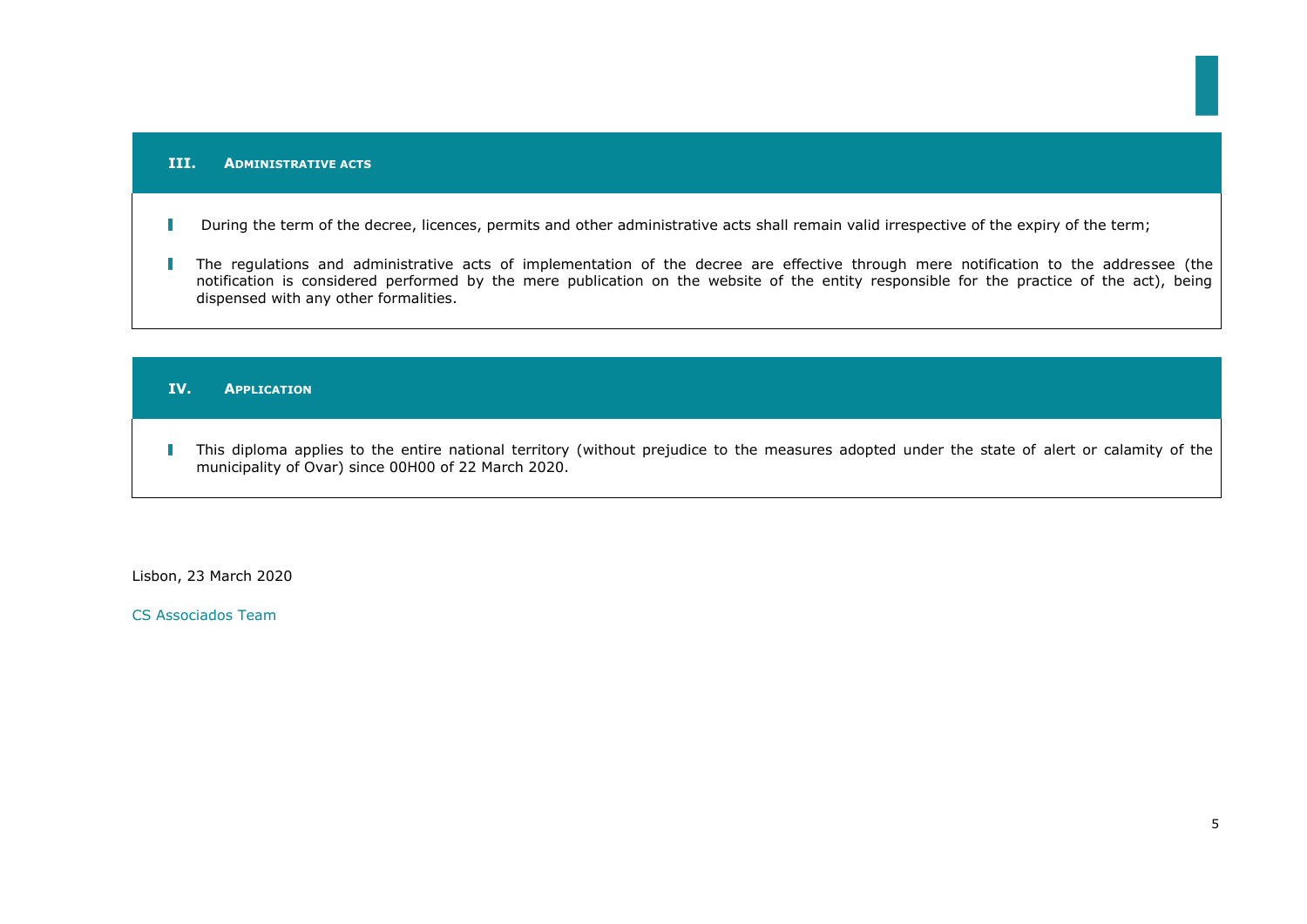**- ANNEX –**

# **Decree NO. 2-A/2020**

## **List of establishments/goods and services which are deemed essential**

- 1. Minimarkets, supermarkets, hypermarkets;
- 2. Fruit shops, butchers, fish shops, bakeries;
- 3. Markets, in cases of sale of food products;
- 4. Agro-food production and distribution;
- 5. Fish markets;
- 6. Catering and beverages, in accordance with the present Decree;
- 7. Confection of meals ready to take home, according to the present Decree;
- 8. Medical or other health and social support services;
- 9. Pharmacies and non-prescription medicine retail outlets;
- 10. Medical and orthopaedic products establishments;
- 11. Opticians;
- 12. Cosmetic and hygiene products establishments;
- 13. Establishments of natural and dietetic products;
- 14. Essential public services and respective repair and maintenance (water, electricity, natural gas and liquefied petroleum gas pipelines, electronic communications, postal services, wastewater collection and treatment services, wastewater collection and treatment services, urban solid waste management and urban hygiene services and passenger transport service);
- 15. Stationeries and tobacconists (newspapers, tobacco);
- 16. Social games;
- 17. Veterinary clinics;
- 18. Pet sales establishments and their respective food;
- 19. Establishments selling flowers, plants, seeds and fertilizers;
- 20. Textile and leather dry cleaning and washing establishments;
- 21. Drugstores;
- 22. Hardware stores and Do-It-Yourself (DIY) stores;
- 23. Fuel filling stations;
- 24. Establishments selling fuels for domestic use;
- 25. Maintenance and repair establishments for motor vehicles and motorcycles, tractors and agricultural machinery, as well as the sale of parts and accessories and towing services;
- 26. Establishments for the sale and repair of household appliances, computer and communications equipment and respective repair;
- 27. Banking, financial and insurance services;
- 28. Funeral and related activities;